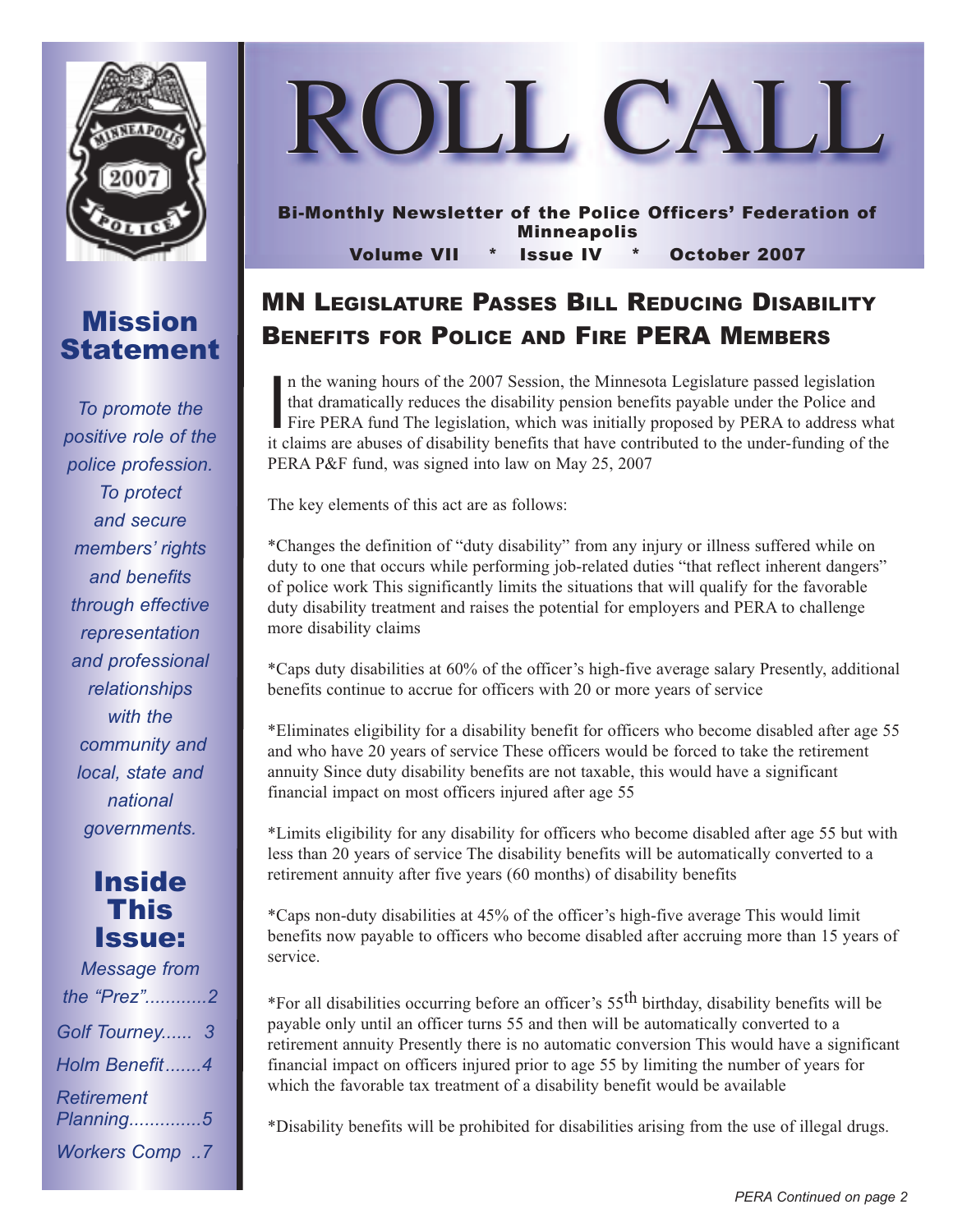

# MESSAGE FROM THE "PREZ"

**"THAT'S THE TICKET" — MAYOR RYBAK'S MOTTO**

**The recent bridge collapse on I–35 graphically brought home what's at stake in the manpower fight the Federation is in with Mayor R. T. Rybak. The mayor and his cheerleaders claim that it's "inappropriate" to use the bridge as another example of Rybak's lack of commitment to public safety in Minneapolis.**

**But why is that the case? Certainly the collapse was unforeseen and fatal to a number of area residents, which only makes it all the more important to use this disaster as a tool to evaluate the mayor.**

**A police department is supposed to be able to handle emergencies. After all that's what we are here for. If the sole purpose of a police department is to drive the mayor around the city and issue parking tickets, then a combination of Yellow Cab and Kelly Girl would be sufficient.**

**But that's not all a police department does, and a department that cannot handle an emergency is useless to the public. The fact that Rybak's police department is stretched to the breaking point by the bridge collapse proves my point.**

**The officers of the Police Officers Federation of Minneapolis did a magnificent job of rising to the occasion when the bridge collapsed, but it was, as Lord Wellington said of the battle of Waterloo, a close run thing. What would have happened if instead of a single bridge collapsing, the city had been hit by a series of tornadoes that devastated a wide swath of homes and businesses?**

**A department that is 51 officers short of the mayor's stated goal of 893 officers would have been hard–pressed to respond to the disaster and still do the basic job of keeping the city safe.**

**Quite simply the city of Minneapolis needs the 892 officers the mayor has been promising for the past two years and has failed repeatedly to deliver. Instead of making public safety - in his own word - a priority, Rybak continues to suffer from political ADHD.**

**The mayor lurches from one crisis to the next with no plan and no strategy or vision for the future. A city with leadership in the mayor's office — as opposed to cheerleadership — is able to take problems in stride and maintain an overall, consistent vision for the future.**

**The spin machine in the mayor's office is working overtime to convince citizens that crime is down. But it's only down relative to 2005, which was one of the worst years for crime in the city's history. And the spinmiesters point to the cameras and shot–spotters installed around the city.**

**But that technology is designed to** *solve* **crimes that have already occurred. The men and women of the Minneapolis Police Department want to** *prevent* **crimes that have yet to occur.**

**That's what the citizens of this city want Mr. Mayor, and it takes officers on the street to do it.**

#### *PERA continued from page 1*

\*The service requirement for survivor benefits for non-duty disabilities is increased from one year to three years

In addition to reducing disability benefits, the act also changes survivor annuity benefits and the early retirement penalty as follows:

\*The act creates the same "inherent risk" test for duty deaths there by limiting situations that would qualify for a line-of-duty death benefit Also, the present language treating active military service as "line of duty" for purposes of the survivor annuity is eliminated To offset the limitations on qualifying events, the line of duty survivor annuity is increased from 50% to 60% of the average salary payable in the six months prior to the time of death

\*Increases the early retirement penalty from one-tenth (0.1) for each month prior to an officer's 55<sup>th</sup> birthday to twotenths (0.2) for each month prior to 55 However, this provision only applies to new PERA members hired after June 30, 2007 or any former member who is reinstated after that date.

The Federation and its lobbyists worked hard to defeat this punitive and unnecessary legislation For years, PERA has had multiple tools at its disposal to deny bogus disability claims, including the requirement that the applicant submit to an independent medical evaluation PERA also has the ability take away disability benefits from those presently drawing them if they believe that the claimed disability is not legitimate Yet rather than go after the abusers that have caused the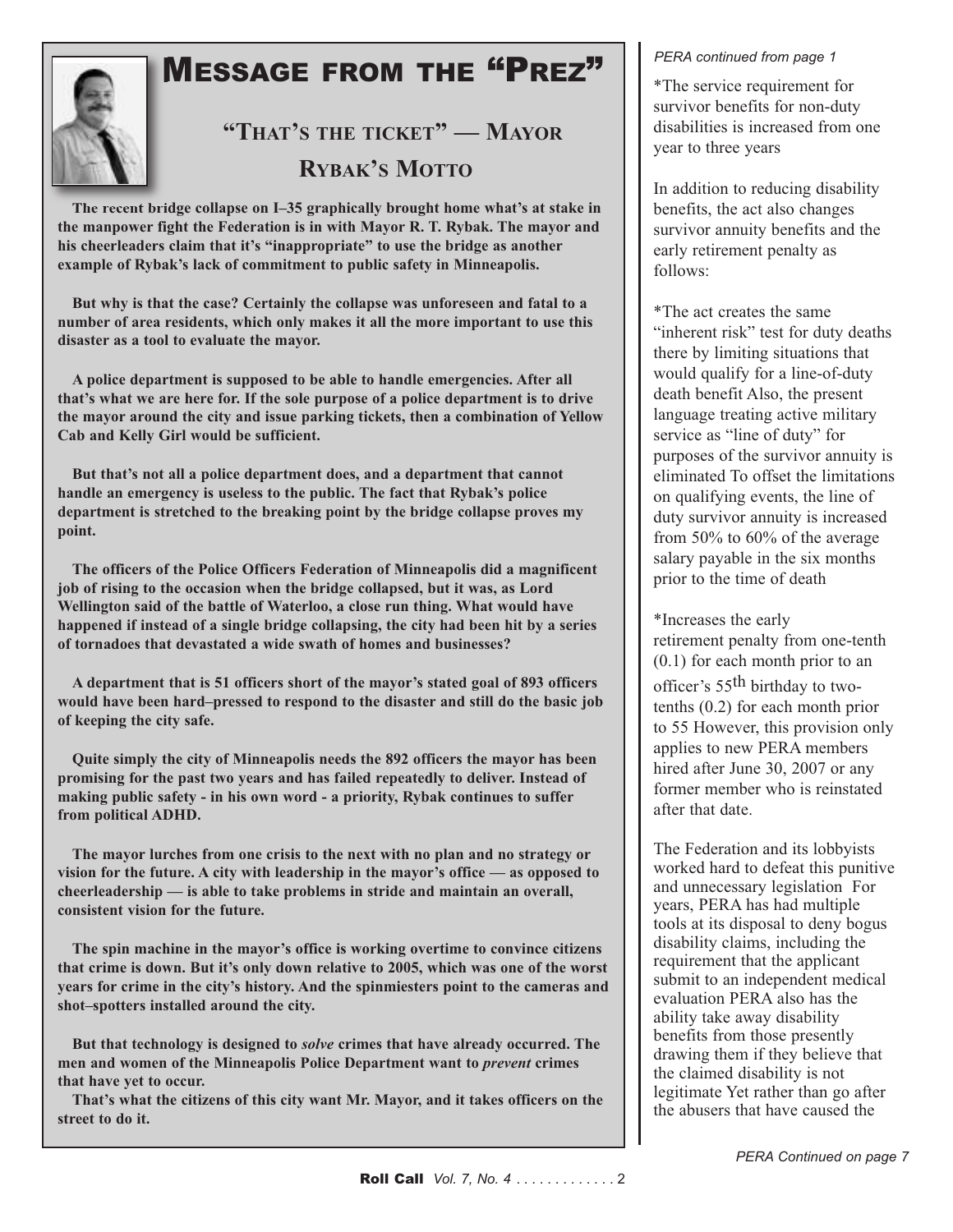### *2007 Annual Police Officers Federation of Minneapolis Golf Tournament*

The 2007 Annual Police Officers Federation of Minneapolis golf tournament was held at Columbia Golf Course on **June 29, 2007. The tournament was a great success! Many local businesses generously supported our golf** tournament by either sponsoring a hole or contributing generous prizes. We would like to express thanks to the **following businesses:**

**3M Corporation 4th Street Saloon Alary's Bar Applebees Bachmann's Bellanotte Black Bear Casino & Lodge Bob Johnson Broadway Awards Broadway Pizza Cafe Biaggio Canterbury Park Caribou Coffee Champp's Chipotle Collins, Buckley, Sauntry & Haugh Dave Rivers Elsies' Emily's Lebanese Delicatessen**



*Lt. Heimerl accepting trophies for his team's 1st Place finish 2nd Place went to Team Reynolds*

**Frederic Bruno & Associates Gameworks Gasthof Zur Gemutllichkeit General Mills Graffic Traffic Haskell's Hooters Hyatt Regency ICMA-Tom Hilson ING Financial Inventory Trading Company Jax Cafe JD Hoyt's Jensen, Bell, Converse & Erickson Keeprs Kozy's Steaks & Seafood Law Offices of Robert Zeglovitch Lyon's Pub**

**Maxwell's American Cafe Midwest Publishing, Inc. Minneapolis Police Relief Association Minnesota Swarm Minnesota Twins Minnesota Vikings Mystic Lake Resort & Casino Northeast Bank North Memorial Hospital O'Donovan's Irish Pub O'Gara's Bar & Grill Red Bull Rice, Michels & Walther Saint Paul Saints Sweet Lorraine's Treasure Island Resort & Casino Ukrainian Event Center Uptown Bar & Grill Wrecker Services**





*Off. Rowland working on his swing*





*Sgt. Krueger resting between holes*



*Above: Team Rowland takes time to smile for a picture Right: Off. Wieland and Sgt. Dale out on the links*

Roll Call *Vol. 7, No. 4* . . . . . . . . . . . . . 3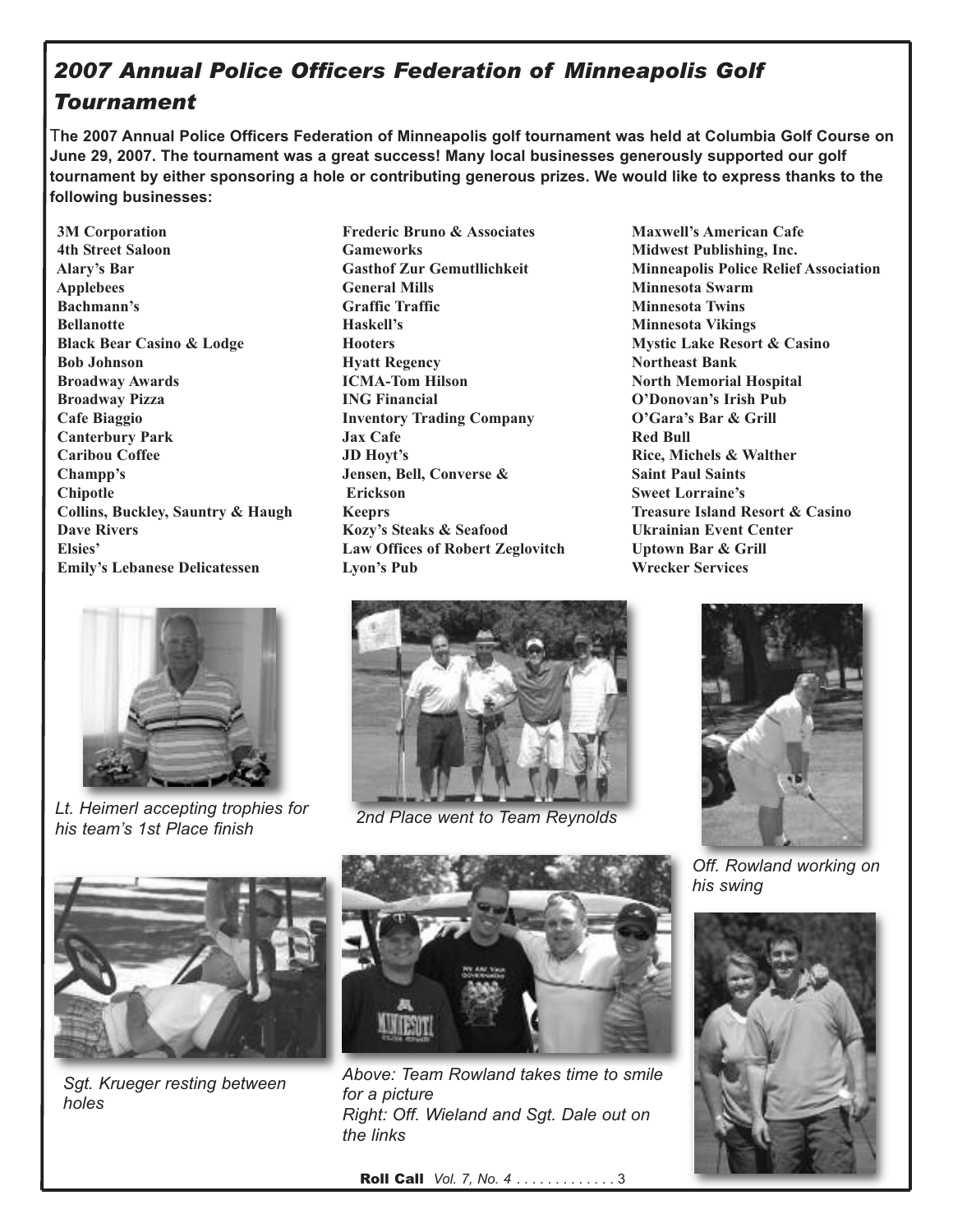# DAVE HOLM FAMILY BENEFIT 2007

R**etired Sgt. Tony Miranda took the initiative and planned the Holm Family Benefit. Sgt. Miranda was able to coordinate efforts with numerous vendors and sponsors to make the event an incredible success. Officer Holm's** MPD **family pitched in and volunteered times to work the** event, cook food, coordinate a silent auction, sponsor a raffle, and sell event tickets. The efforts of all **involved made this a successful event and the benefit was able to raise over** *\$100,000* **for the Holm family!**



*Off. Holm attended the benefit with his family and visited with the benefit attendees.*



*A bagpipe band performing at the benefit.*



*Off. Holm's family and friends*



*The crowd participated in various activities throughout the evening*



*The ATV that was raffled off for the Holm Family GB Leighton performing*



*Roll Call Vol. 7, No.4 . . . . . . . . . . . . . . 4*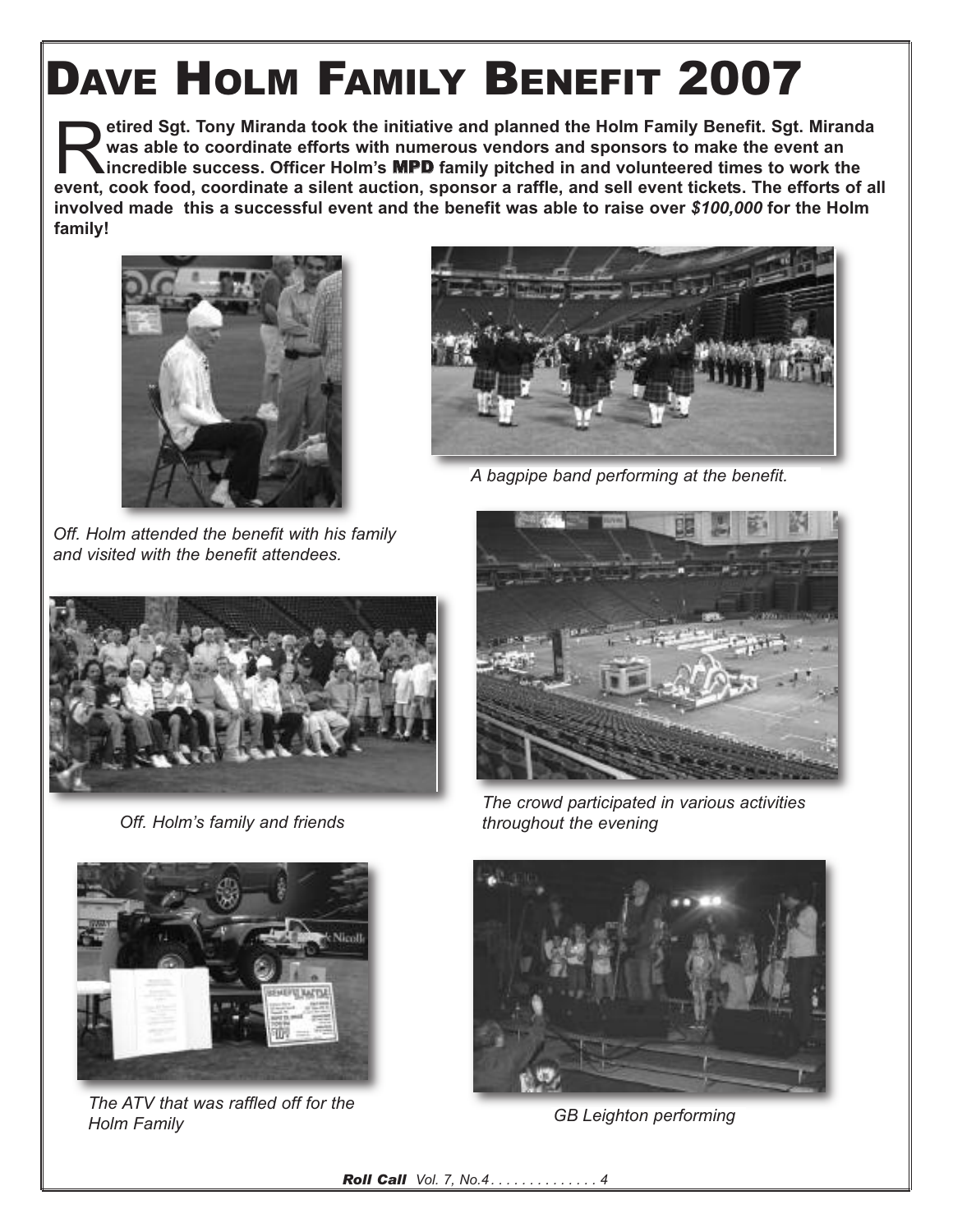## YOUR RETIREMENT SAVINGS: MAKING AN EVEN SMARTER **DECISION**

*By: Tom Hilson, ICMA-RC*

Sou could have more control over your retirement<br>savings than you think. Sure, the investment man<br>is unpredictable and there is always a certain am<br>of risk but investing for your retirement years is still a savings than you think. Sure, the investment market is unpredictable and there is always a certain amount of risk, but investing for your retirement years is still a smart decision.

An even smarter decision may be to take advantage of your cost savings with a 457 deferred compensation plan offered through ICMA-RC. With no administrative fees to bog down your savings, you can save hundreds, maybe even thousands of dollars per year that you can apply toward your retirement nest egg.

The benefits don't stop there. Educational resources and investment offerings from ICMA-RC are in your favor, too. A licensed ICMA-RC Retirement Plans Specialist, Tom Hilson, is available to assist you with questions regarding your 457 plan and your specific retirement savings goals. He can provide you with a personalized retirement benefit illustration and educate you about opportunities for increasing your savings, as well as distribution options. Tom can also tell you more about the funds available in your 457 plan.

ICMA-RC offers a number of investment options for you to beef up your savings. For example, there are the Vantagepoint Model Portfolio Funds and the Vantagepoint Milestone Funds\*, which make it easier for you to more systematically save for retirement. With the Model Portfolio Funds, you pick the one that fits your retirement goals, needs, and tolerance for risks — the rest is done by professional fund managers who allocate the assets, select investments, and rebalance the funds. If you want more help, just pick the Milestone Fund closest to when you want

your money and ICMA- RC's professional fund managers will help get you ready for retirement by rebalancing your assets, moving more of your funds from stocks to bonds as you approach your retirement date.

Since we can't predict the market, we should look at other ways to grow our retirement savings — ICMA-RC's 457 deferred compensation plan, with no administrative fees and its investment offerings may be part of the answer.

While you take advantage of your ICMA-RC 457 deferred compensation plan, you may also want to consider ICMA-RC's No-Fee\*\* Vantagepoint IRA and Roth IRA, which are available to you, your spouse, and other members of your family. These IRAs also offer a wide range of fund choices from many fund families.

To learn more about the ICMA-RC deferred compensation plan or the No-Fee Vantagepoint IRA, ask your local representative, Tom Hilson. You may contact Tom at 763- 689-9590 or by e-mail at thilson@icmarc.org.

ICMA-RC is an independent, not-for-profit corporation, founded by public employees for public employees. ICMA-RC provides the educational resources and the investment choices you want to assist you in planning for retirement.

- Please be advised that with "Fund of Funds" arrangements, additional underlying fees may apply. Please consult the prospectus for details.
- \*\* The No-Fee Vantagepoint IRA has a low initial minimum investment of \$1,500, which is waived if funded through the convenience of an automatic investment program.

Vantagepoint Securities are offered through ICMA-RC Services, LLC, member NASD-SIPC. AC: 0607-1475

# 2007 COMMERATIVE PISTOL

It's not too late to order the 2007 Minneapolis Police Charities, Inc. authorized commerative pistol! The commerative pistol is a Beretta Model 92F. Only a limited edtion of 50 will be made. The proof is available for viewing upon request. Contact Lyall Delaney at the Federation with questions or for ordering. (612) 788-8444. To see more pictures of the pistol, log on to www.mpdfederation.com.

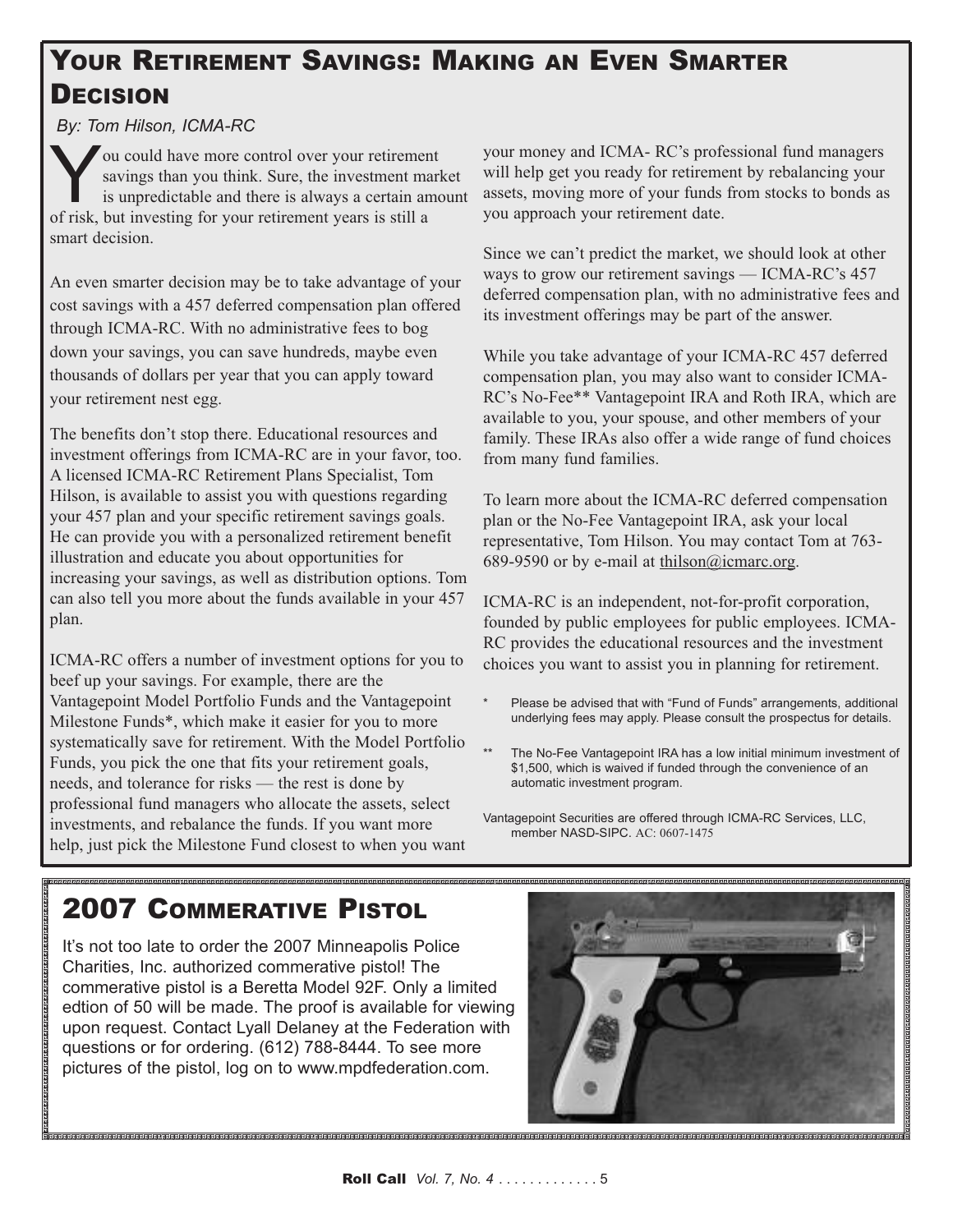### *MN Law Enforcement Family Support Network*

*By: Sgt. Steve Wickelgren*

Law Enforcement is a tough profession on families. Do you know of any law enforcement family that has not been affected by the job? Education and outreach designed to address specific law enforcement family can be powerful tools to combat the toll this profession is known to take on families.

For the past 18 months law enforcement family members, department representatives and law enforcement membership organizations have been brainstorming and planning for specific resources that would contribute to sustaining healthy and connected law enforcement families.

The MN LEFSN is currently engaged in a statewide officer and family survey process designed to yield very specific information on family needs. This is your opportunity to shape the future of family support in MN and specifically in MPLS. The surveys are available at www.csp.edu/MNLEF-SN. Follow the survey link to locate both officer and family surveys.

The MN Law Enforcement Family Support Network needs three things from you!

1. Take the survey (sworn and non-sworn employees.)

2. Get your family members to take the survey (Spouses, partners, parents and children of both retired and active law enforcement.)

3. Identify family members to volunteer for a time limited work group. During 3-5, two-hour meetings between October and March, these family volunteers will be asked to represent family perspectives and provide feedback as we prioritize resource development and roll out sources.

Please contact: Steve Wickelgren for more information.

#### *PERA continued from page 2*

problem, PERA's solution is to limit the disability benefits for all police officers and fire fighters who are still on the job risking their health and safety This is grossly unfair and is bad public policy Moreover, this legislation is an over-reaction to a minimal problem In testimony at the Legislature, PERA officials admitted this legislation will have a statistically insignificant impact on the overall funding problem of the P&F fund

The Federation and its lobbyists proposed that the Legislature delay any reform legislation until more reasonable alternatives could be explored to address the problems relating to illegitimate disability benefit claims However, the Federation's efforts were trumped by PERA, the League of Cities and the Minnesota Police and Peace Officers Association While it was disheartening to see this legislation pass, it was even more disturbing that the MPPOA was actually supporting it The Federation believes that organizations consisting of police officers should be active in fighting to protect the benefits of police officers, not working to undermine them Accordingly, despite this legislative defeat, the Federation will continue to fight to protect its members and all police officers.



### *We want to hear from you!*

Please email rollcall@mpdfederation.com or contact us if there are any articles or stories you would like to submit or if you have any comments or ideas for the Roll Call @ 612-788-8444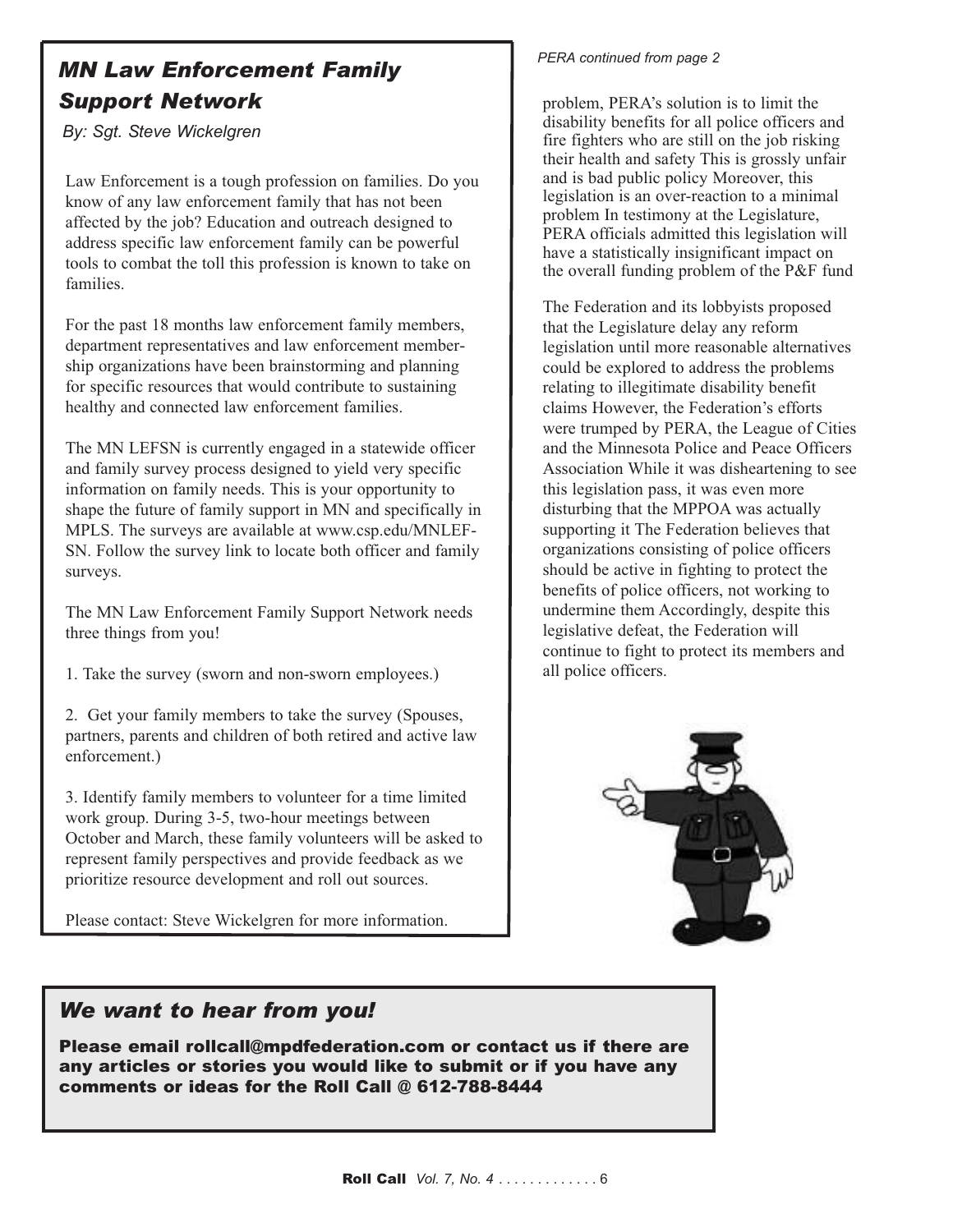# WORK RELATED INJURIES

*From the City of Minneapolis*

### **If you are injured at work the Worker's**

**Compensation process can be confusing and frustrating. The information below will assist you in navigating though the Worker's Comp process.**

#### **If medical care is determined necessary:**

**\***In the case of emergency or after hours care—employee must report to HCMC or the closest emergency facility.

\*If the medical care necessary is non-life threatening, and the injury occurs between 0800 and 1630 (M-F), the employee may either:

\*Be seen by HealthPartners Occupational Medicine that same day.

\*Be seen by their own personal physician that same day.

\**You must tell the clinic that this is a Work Related Injury to be covered by City of Minneapolis Worker's Compensation (otherwise, you will be billed at home). If you choose to treat with your personal physician, you will be personally responsible for giving them the necessary work comp billing information.*

**A Supervisors Report of Injury (IOD) form must be filled out and submitted the same day as the initial injury, a recurrence of a work-related injury, or surgery due to a work-related injury.**

\*In the event of an emergency, the supervisor should complete this form for the employee and contact MPD Health and Wellness Coordinator and the City of Minneapolis Worker's Comp Unit.

\*The IOD Form is to be faxed to City of Minneapolis Worker's Comp at 673-2775 the same day of injury. \*The IOD Form is to be hand carried to MPD Payroll, room 219 City Hall, the same day of injury. After business hours or on weekends the form should be mailed to MPD Payroll, room 100 City Hall.

**\*A Report of Workability form is to be submitted to your supervisor, the Health and Wellness Program,**

**and City of Minneapolis Worker's Comp after each medica appointment due to a work-related injury.**

**\*Follow up care is NOT to be done at HCMC ER.**

**\*An ambulance is to be called ONLY in the case of an emergency.**

**\*If you receive any bills at your home that you believe are to be paid for by City of Minneapolis Worker's Comp, you MUST contact your medical provider and give them the necessary work comp billing information.**

**\*No employee is to be working while taking a narcotic medication (i.e. Prozac, Vicodin, etc).**

**\*If an employee is prescribed a narcotic pain medication call the Health and Wellness Coordinator ASAP for more info.**

**\*If you are placed on limited duty for more than 7 days, you must be examined by HealthPartners Occupational Medicine before returning to work full duty.**

**\*City of Minneapolis Worker's Comp only covers medical treatment that is reasonable, necessary and related to the claim.**

**MPD Designated Clinic HealthPartners Occupational Medicine 2220 Riverside Ave, 612-373-4144**

#### **HCMC ER, 701 Park Ave**

**only for after hours care, blood borne pathogens, all emergencies, and drug and alcohol testing**

**Health and Wellness Coordinator Jennifer Rudlong, City Hall, room 100, 612- 673-2978**

**Worker's Comp Claim Coordinator Cindy Krepela, Towle Bldg, room 550, 612- 673-2006**

Maui Jim Sunglasses will be coming to our office on Wed, November 7th from 3:00 **p.m. to 6:00 p.m**. to show us the newest Maui Jim arrivals. The representative will have the full line of Maui Jims to look at and try on. The sunglasses will be available to order at half-price of the MSRP to Federation Members. Check out Maui Jim Sunglasses at www.mauijim.com.